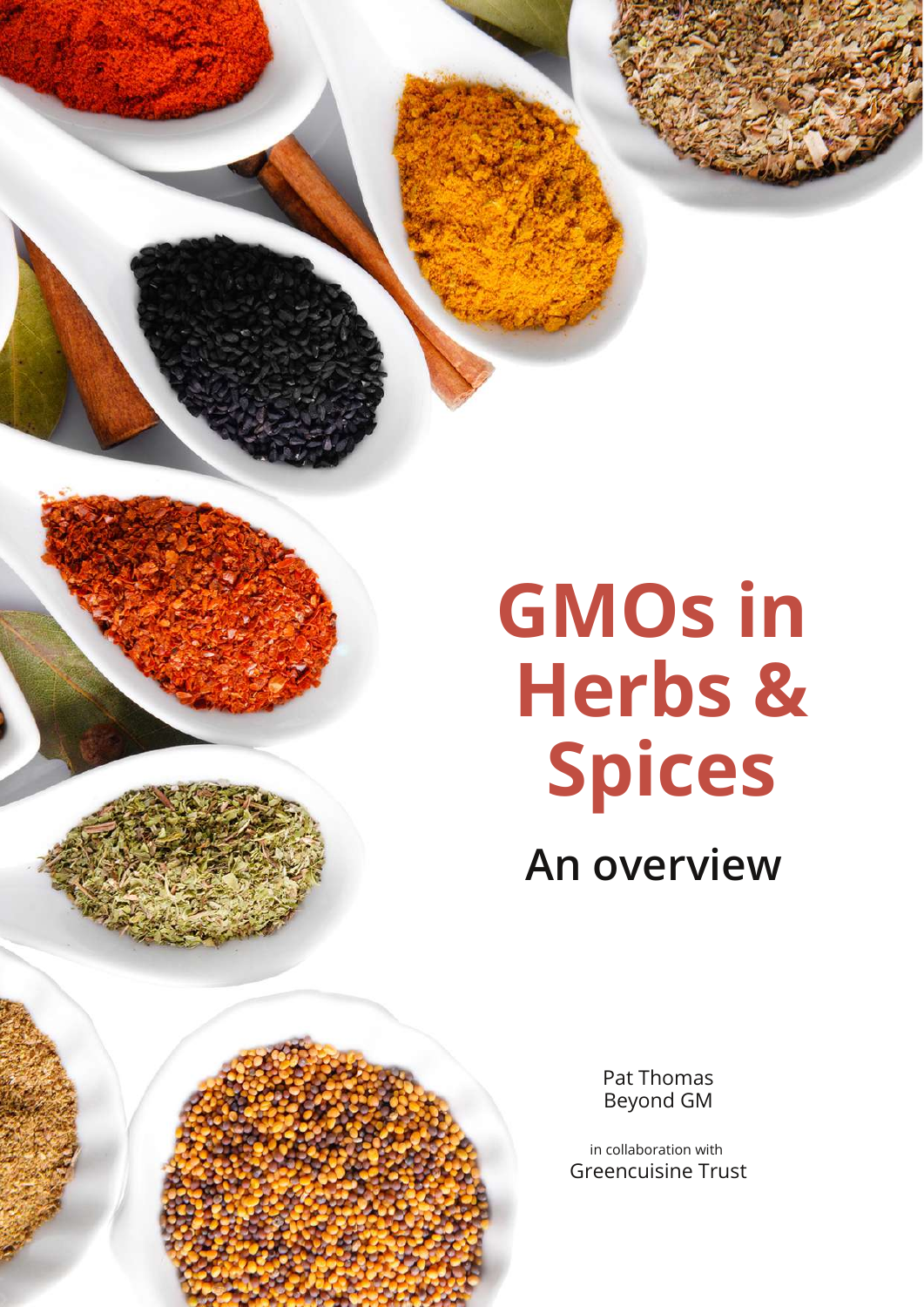## **Human health, wellbeing and pleasure has been intertwined with the use of herbs and spices for millennia.**

The leaves, flowers, roots, berries and barks of certain plants, shrubs and trees contain a variety of aromatic compounds that can add flavour and fragrance to food. Cooking with them is a traditional way of bringing the tastes and smells of distant places and cultures to our tables. But there are other benefits too.

Many herbs and spices – even those used in everyday cooking – also have health benefits which are derived from these same aromatic compounds. Traditional Chinese medicine, Ayurveda and other folk medicine traditions are grounded in the healthgiving properties of herbs and spices, and even today more than half the word relies on herbal medicine to treat uncomplicated health issues.

The complex aromas derived from some of these plants can also be distilled into essential oils, which are used to treat mind, body and emotions through the practice of aromatherapy. These same oils are also used in foods, cosmetics, perfumes and, these days, a variety of household products.

Manufacturers have long sought ways of replicating the flavours and aromas of natural plants with synthetic chemicals. Many of the food and cosmetic products we use today contain these synthetic aromas. Often they are made from petrochemicals and as the hazardous nature of these

substances has been revealed, customers have begun to demand a return to natural flavourings and aromas.

Big brands know that products that claim to be 'natural' can also claim a price premium. But with the advent of extreme genetic engineering technologies such as synthetic biology, the line between natural and unnatural is increasingly, and some would say cynically, being blurred.

### **What is 'synbio'?**

Synthetic biology, or 'synbio', is a relatively new form of genetic engineering and is part of a suite of technologies colloquially known as GMO 2.0.

Broadly speaking, the term synbio refers to two different ways of producing substances. One way is to re-engineered micro-organisms such as bacteria, yeast and algae to become living 'factories' for producing a variety of substances including

**With synbio, genetic codes can be written on a computer and new DNA strands printed off on 3D bio-printers and used to create new life forms.**

chemicals used for flavours and fragrances. These genetically engineered organisms can be made to produce greater quantities of substances they might naturally produce, or to produce substances that they would not normally produce.

But synbio can also describe a process whereby genetic codes can be written on a computer and new DNA strands printed off on 3D bio-printers. These are then used to create new life forms. As companies seek to control their supply chains – and benefit financially from exclusive patents on the organisms and processes they use – research and development in this area is advancing quickly.

### **Foods and flavourings**

Food and health supplements are an important market for synbio ingredients. There are already several synbio supplement ingredients on the market including astaxanthin, resveratrol and omega-3 fatty acids – and more are on the way.

There are also several synbio flavourings that mimic expensive flavourings and aromas which are either on the market or in the pipeline right now.

Of all the synbio flavourings, vanillan is the most widely used and well known. Natural vanilla –

derived from the seedpods of the orchid species *Vanilla planifolia* – is the world's second most expensive spice.

Its popularity in ice cream, sweet treats and baked goods means synbio vanilla is in high demand. Synbio vanillan is made in large vats using

synthetic DNA and genetically re-engineered yeast. It can go into food unlabelled and can even be included in products that claim to be 'all natural'.

Saffron, is a spice derived from the stigma of the *Crocus sativus* flower, most of which is cultivated in Iran. The flowers are harvested by hand, the stigma removed and quickly dried to preserve its flavour.

Natural saffron is the world's most expensive spice. Due to its high value, adulteration is common and biotech companies claim that synbio saffron is a more economical and consistent product. But true saffron is a complex mixture of aroma molecules and synbio saffron only replicates a few of these.

Another product, called EverSweet, is a synbio version of the herbal sweetener stevia. Natural stevia is derived from the plant species *Stevia rebaudiana*. The synbio version is made by reengineered yeasts but can still be labelled 'natural'.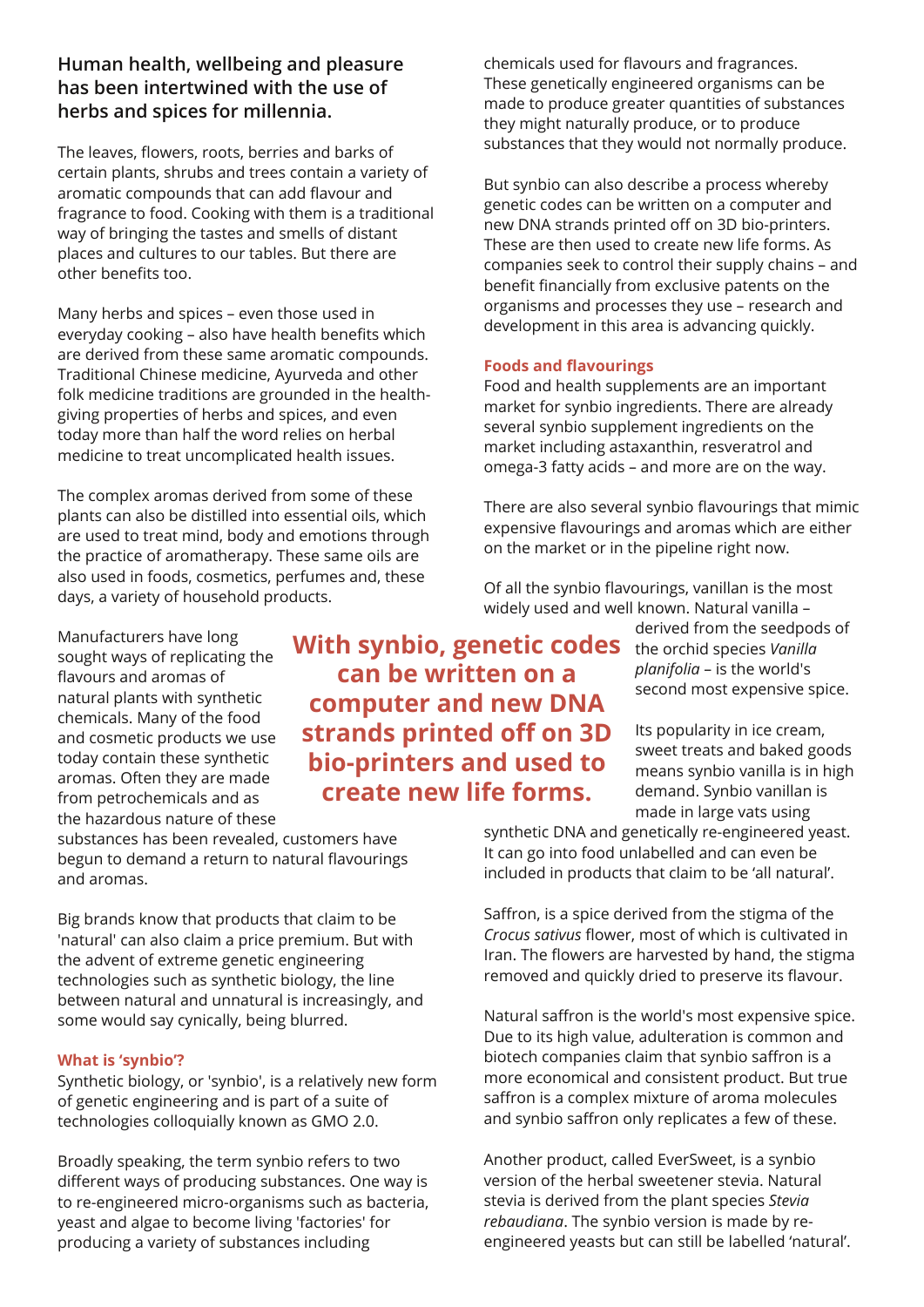A synbio version of the sweetener xylitol – a sugar alcohol widely used in 'sugar free' foods and in products like chewing gum and toothpastes – is also currently under development.

Even the complex flavours of wine, which would normally develop over time and according to the quality and unique properties of the grape and the soil, or terroir, in which it is grown, are being artificially enhanced with synbio yeasts.

Some North American wines make use of genetically re-engineered *Saccharomyces cerevisiae* yeast strains (ML01 and ECMo01, P1Y0) to improve complexity and add flavour notes like raspberry and vanilla as well as boost levels of resveratrol – an antioxidant naturally found in red wine.

Recently scientists have developed a re-engineered yeast that adds a range of flavours to beers. There is even a yeast that can impart the hoppy flavour and aroma of beer, which the producers claim could allow brewers to do away with using natural hops as a starting material.

New flavourings coming to market include synbio versions of ginger flavouring (beta-elemene) as well as a variety of citrus flavours like grapefruit

(nootkatone) and bitter orange (valencene), all of which are intended for use in baked goods, sodas, liqueurs and other processed foods.

### **Medicinal and recreational herbs**

Artemisinin, the key ingredient in the world's most effective anti-malarial drug, occurs naturally in *Artemesia annua* (sweet wormwood).

The pharmaceutical industry has historically sourced natural artemisinin from thousands of small farmers in Asia and Africa. But now biotech companies have found a way to re-engineer yeast to produce artemisinic acid, which is then converted to artemisinin via a proprietary chemical process. This product – SSA, or Semi-Synthetic Artemisinin – has been on the market as an antimalarial since 2013.

With the increasing decriminalisation of cannabis around the world and the recognition of the medicinal properties of the cannabis plant, a new and legitimate global market is opening up.

Biotech companies are working at full pelt to produce – and patent – synbio cannabinoids in the hope of creating new recreational products as well as medicines to treat pain, cancer, insomnia, epilepsy and many other health problems.

# **A rose by any other name?**

The use of synbio to produce facsimile aromas for perfumes and cosmetics is growing, especially when it comes to replicating expensive and rare fragrances

**Agarwood**, or oud, is derived from the resinous heartwood of trees belonging to the genus *Aquilaria*. These trees, which are native to many parts of tropical Asia, are highly-prized but endangered. *Status: in development*

**Ambergris/Clary sage** Ambergris is a waxy excretion produced by endangered sperm whales. Its active component, ambroxide, is prized as a 'fixative' that intensifies and adds longevity to perfumes. Today manufacturers use a synthetic ambroxide derived from sclareol – a key compound extracted from the herb clary sage (*Salvia sclarea*). Synbio producers are now using specially re-engineered yeast to produce sclareol. *Status: on the market as Ambrox®, AMBROX®SUPER 909158 and Sclareol Bio*

**Neroli** is derived from the blossoms of the bitter orange tree. It is used widely in fine perfumery and is a classic ingredient of traditional eau de cologne. *Status: under development*

**Patchouli** is extracted from a member of the mint family, *Pogostemon cablin*. It's used in perfumes, soaps, candles and other household products. *Status: on the market as Clearwood™*

**Rose** is one of the world's most precious and expensive essential oils. Distilled from freshly harvested petals of *Rosa damascene*, it takes nearly a quarter of a million rose petals to distil 5 ml of oil. *Status: imminent market release*

**Sandalwood** is derived from the heartwood of *Santalum* trees. It is used in perfume, cosmetics and as incense for religious uses and rituals. *Status: imminent market release*

**Vetiver** is distilled from a perennial grass (*Chrysopogon zizanioides*). It's native to India but Haiti is the world's largest source of quality vetiver oil. It is a major ingredient in many brand-name perfumes, toiletires and household goods. *Status: under development*